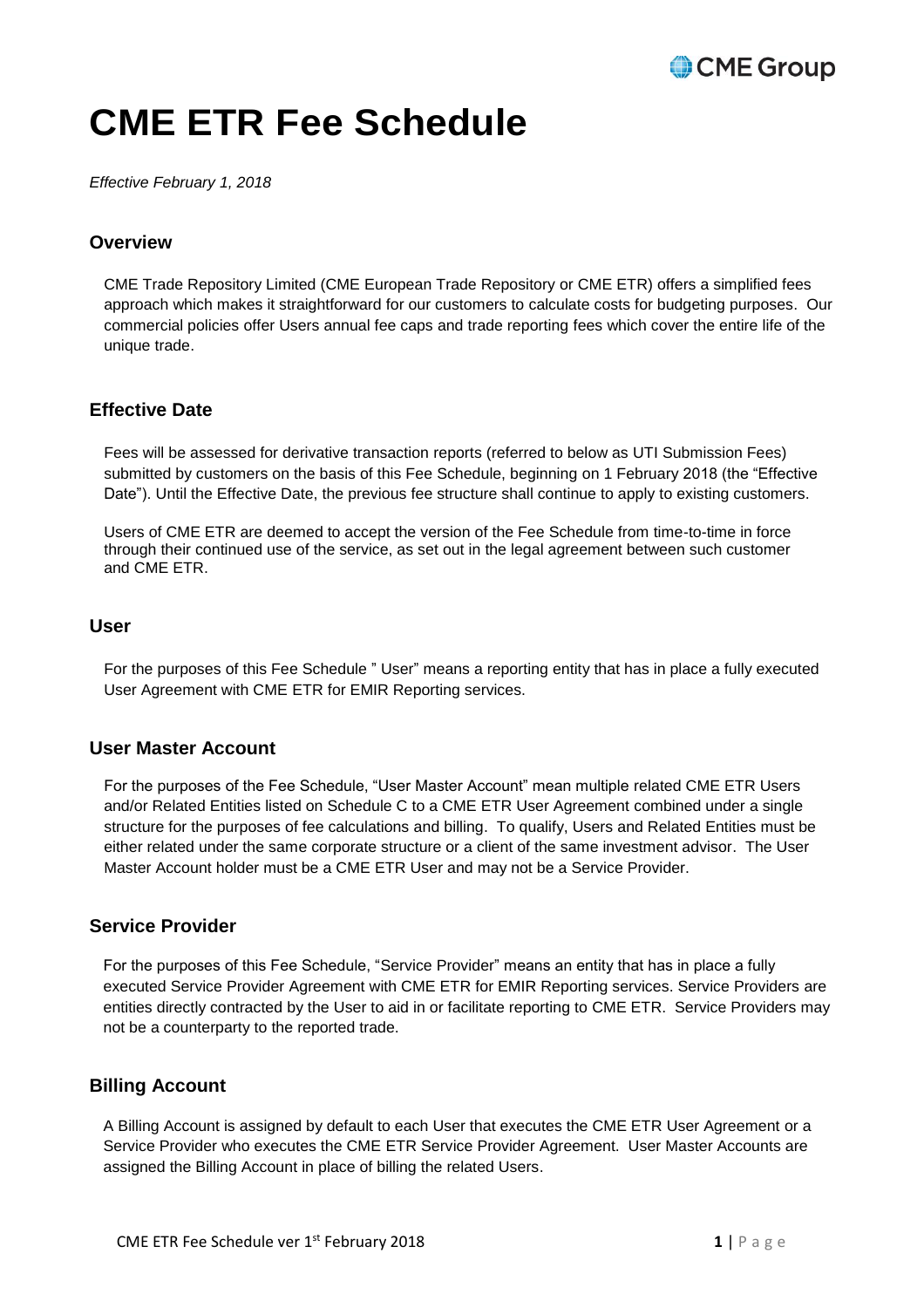

# **User Fees**

#### *Annual User Membership Fee*:

Effective 1<sup>st</sup> February 2018, an initial £3,600 fee will be charged on each active User Billing Account, pro-rated based on its current annual anniversary date. An Annual User Membership Fee is also applicable and charged in full on each new User Billing Account upon successful registration, with the registration date serving as the annual anniversary date. The Annual User Membership Fee will be charged to active User Billing Accounts on each subsequent annual anniversary date.

The fee is for access to CME ETR regardless of asset class, is non-refundable and is independent of any applicable UTI Submission Fees. This fee applies for registered Users who do not submit trade reports and does not apply to testing only access.

#### *UTI Submission Fee:*

Fees are charged per UTI per the fee schedule below. The fee covers both the initial submission as well as the reporting of continuation data.

#### **Exchange Trade Derivatives ("ETD")**

ETD fee charges are applied to submitted new unique transactions (counted on a per UTI basis) at the same rates in all asset classes. Monthly volume calculations are assessed and fees calculated and payable at the Billing Account level:

| Tier 1: Less than 100,000 UTIs per month:   |                  | £0.015 per UTI |
|---------------------------------------------|------------------|----------------|
| Tier 2: $100,001 - 750,000$ UTIs per month: | $£0.010$ per UTI |                |
| Tier 3: Above 750,000 UTIs per month:       | £0.005 per $UTI$ |                |

#### Over the Counter ("OTC")

OTC fee charges are applied to submitted new unique transactions (counted on a per UTI basis) at the same rates in all asset classes. Monthly volume calculations are assessed and fees calculated and payable at the Billing Account level:

| Tier 1: Less than 500 UTIs per month:  | £0.25 per UTI |
|----------------------------------------|---------------|
| Tier 2: $501 - 15,000$ UTIs per month: | £0.20 per UTI |
| Tier 3: Above 15,000 UTIs per month:   | £0.12 per UTI |

#### *User Fee Caps:*

Annual fee caps are based on the classification of the User or User Master Account and calculated against the aggregated activity across all asset classes (including both OTC and ETD transactions) for the User Billing Account, as follows:

#### *Category 1:* £*225,000 per year*

Any User Master Account or User which is not a Category 2 firm or any User Master Account comprised of only non-category 2 firms.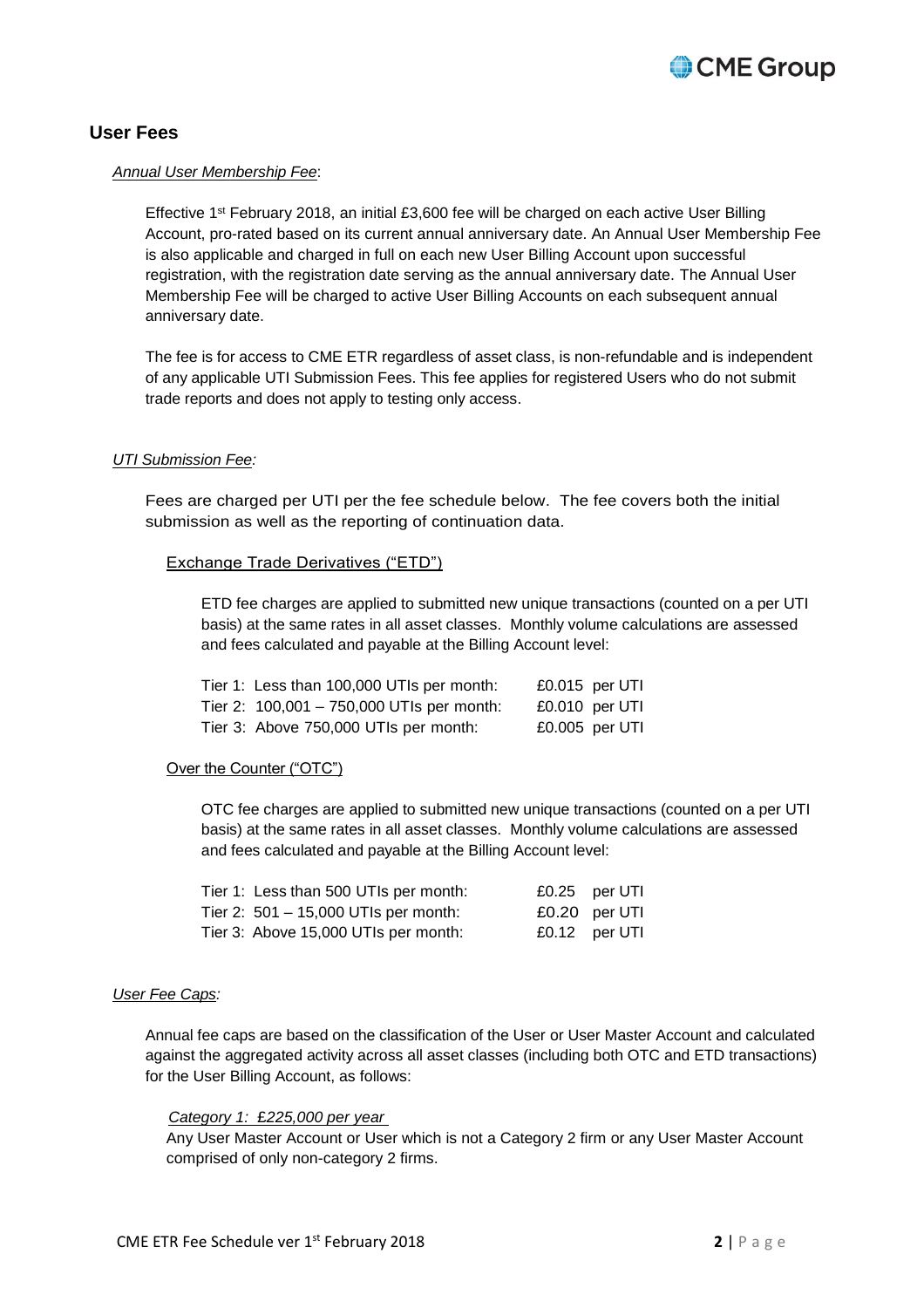

#### *Category 2:* £*1,200,000 per year*

Any User Master Account or User which is or contains a credit institution authorised in accordance with EU Directive 2006/48/EC

User Master Accounts comprised of both Category 1 and Category 2 Users will be considered Category 2 for purposes of assessing the User Fee Caps.

Service Providers do not qualify for User Fee Caps.

The User Fee Cap calculation commences upon the Billing Account's CME ETR User Agreement Effective Date and shall reset on each subsequent annual anniversary.

Changes to the User Fee Cap before the expiry of the relevant annual period (contract year), will be pro-rated over the remaining relevant period.

The User Fee Cap is inclusive of the Annual User Membership Fee and the UTI Submission Fees.

#### *Back Loading:*

Fees are waived for reports relating to transactions that have been submitted to meet the EMIR back loading requirement under EMIR Implementing Regulation (EU) No 1247/2012. Fees are further waived for closed trades/positions ported in as part of new client on-boarding.

#### *Porting:*

Fees are waived for closed positions ported to CME ETR from another ESMA registered or recognized trade repository (TR). Standard fees apply for open positions ported to CME ETR from another TR. Fees on ported open positions count towards User Fee Caps.

## **Service Provider Fees**

Service Providers have two options in establishing their commercial relationship with CME ETR:

#### **Option 1:**

Service Provider is not charged any fees. Underlying clients of Service Provider must enter a CME ETR User Agreement and are each individually billed directly by CME ETR as a User with a Billing Account; whereby activity counts toward that User's Fee Cap (Annual Membership Fee applies to User). Service Provider may elect to participate in the Channel Partner Program, which has no impact on User Fees but which provides for a volume based rebate to the Service Provider, as specified in the CME ETR Service Provider Agreement.

#### **Option 2:**

Service Provider assumes financial responsibility for payment of fees on submitted trade reports on tiered pricing specific to Service Providers under a Service Provider Billing Account, as follows:

| <b>UTI Count per Month</b> | <b>Per UTI Rate</b> |  |
|----------------------------|---------------------|--|
| 1 - 500.000                | £ 0.032             |  |
| $500,001 - 10,000,000$     | £0.0005             |  |
| $10,000,001 +$             | £0.0001             |  |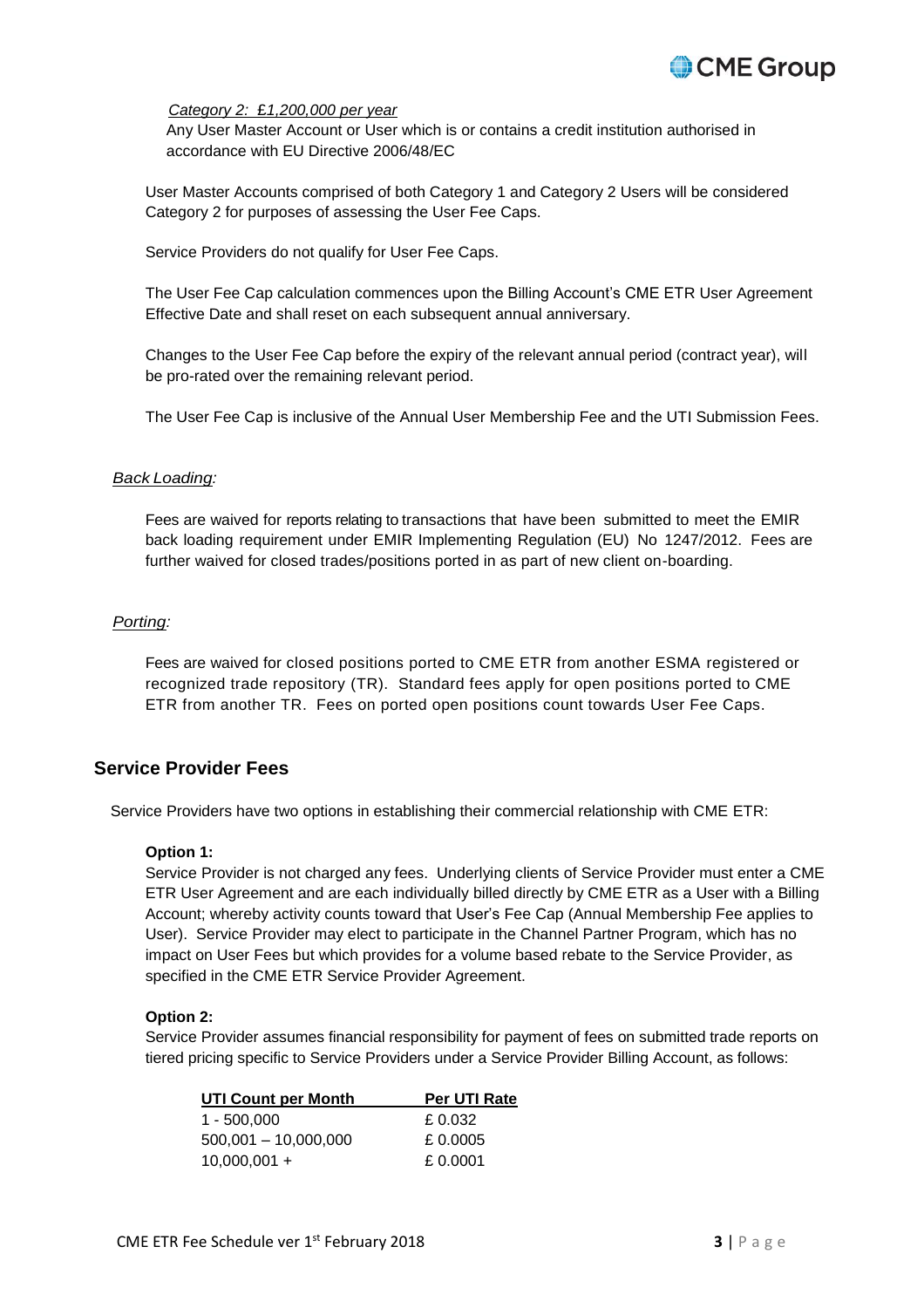

Notes applicable to Option 2:

- UTI rate applies to any asset class and to OTC / ETD
- Large Service Providers (reporting volumes in excess of 125 million new UTIs per month related to 250 or more unique reporting counterparty firms) do not benefit from tiered pricing and are charged a flat monthly fee, as described in more detail below.
- Clients of Service Providers seeking access to CME ETR systems and support services must register as a User and will be assessed the Annual User Membership Fee. The User Master Account structure is available to clients of Service Providers. UTI Submission Fees payable by the Service Provider are not impacted and are billed as normal to the Service Provider under this option.

# **Large Service Providers**

Service providers with reporting volumes over 125 million new UTIs per month for at least 250 unique LEIs in the Reporting Counterparty 1 field shall be classified as a Large Service Provider and charged a flat monthly fee of 200,000 GBP.

# **Terms of Payment**

Billing Accounts will be invoiced at the beginning of each calendar month in respect of the prior month's new UTI activity; including across a User Master Account.

The default currency for billing is GBP (£). Invoices must be paid in the currency indicated on the invoice and in accordance with the payment instructions set out in the relevant invoice.

Invoices will be payable within 30 days of the first calendar day of the current month.

CME ETR will accept and process billing adjustments up to three months after the initial inventory period (transaction date). In order for the adjustments to be processed, the billed party must initiate contact with [repositorysupport@cmegroup.com](mailto:repositorysupport@cmegroup.com) and provide details on the disputed charge.

Adjustment requests received after the three month window will not be accepted by CME ETR. Adjustments will be reflected on the next available billing cycle invoice as a separate line item. Adjustments are processed as a net, meaning that credits owed will be taken off the current inventory period fees. In the case where adjustments result in additional fees due to CME ETR, they would be represented in the next available billing cycle invoice.

All fees are exclusive of VAT, which may be applicable in certain circumstances. VAT will be applied to User Master Account invoices where the account holder is based in the UK.

Payments can be made for any ETR related invoices by check or wire transfer. Details for both are provided below.

When sending payment, please include invoice number and remittance details.

CME Trade Repository Limited Attn: Accounting 5th Floor, Millennium House 17 Great Victoria Street Belfast BT2 7AQ United Kingdom